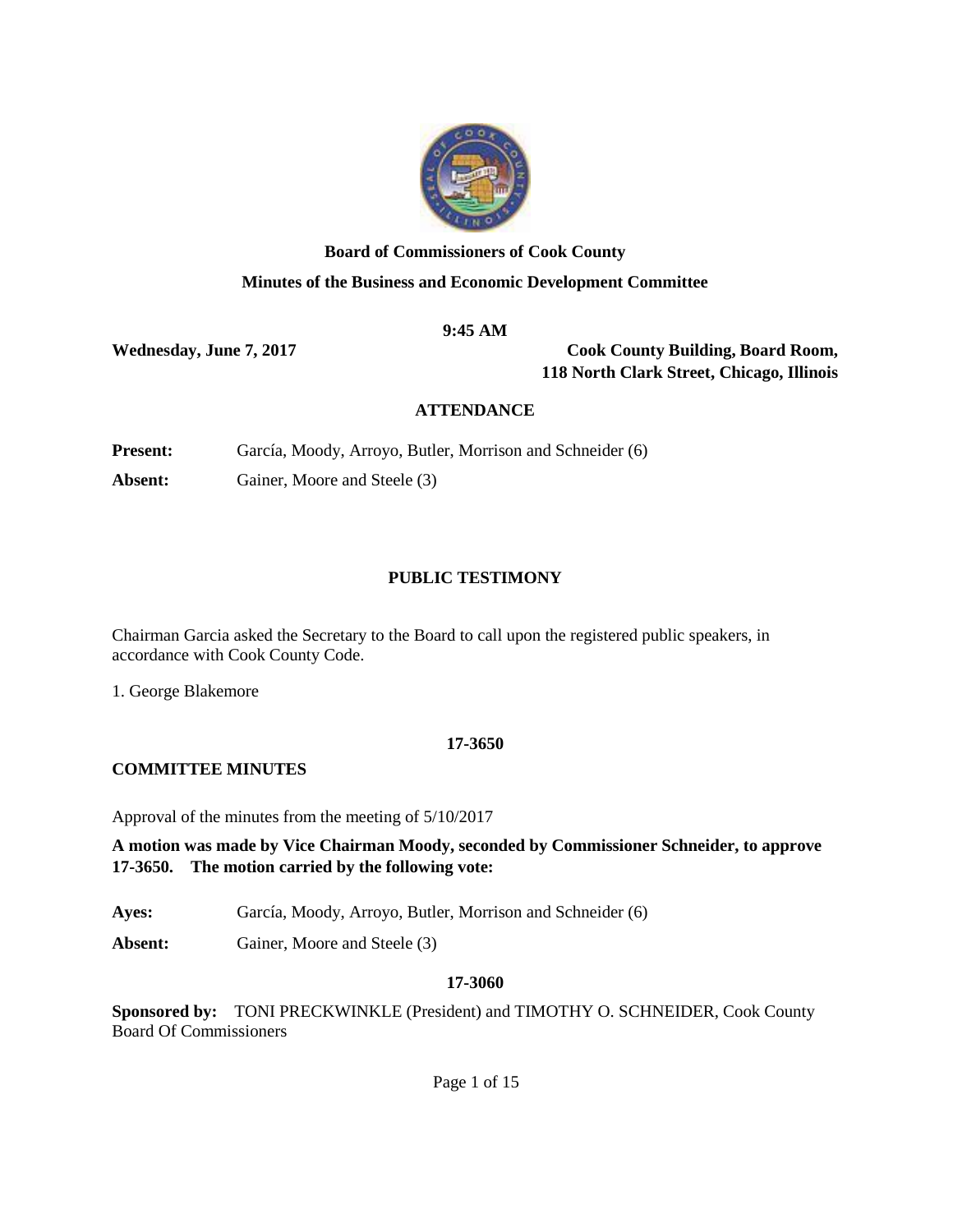#### **PROPOSED RESOLUTION**

#### **STEEL SUPPLY COMPANY CLASS 6B SUSTAINABLE EMERGENCY RELIEF** (**SER)**

**WHEREAS,** the Cook County Bureau of Economic Development received and reviewed a Real Property Assessment Classification 6b Sustainable Emergency Relief (SER) application containing the following information:

**Applicant:** Steel Supply Company

**Address:** 5105 Newport Drive, Rolling Meadows, Illinois

**Length of time at current location:** 47

**Length of time property under same ownership:** 50 Years

**Is there evidence supporting 10 years of the same ownership and/or occupancy (tenancy):** Yes

**Age of the Property (Building):** 50 Years

**Municipality or Unincorporated Township:** Rolling Meadows

**Cook County District:** 15

**Permanent Index Number(s):** 08-08-303-005-0000

**Municipal Resolution Number:** Resolution No. 17-R-18

**Evidence of Economic Hardship:** Yes

**Number of blighting factors associated with the property:** Four (4)

**Has justification for the Class 6b SER program been provided?:** Yes

**Estimated # of jobs created by this project:** None

**Estimated # of jobs retained at this location:** 51 full-time jobs

**Estimated # of employees in Cook County:** Same as above

**Estimated # of construction jobs:** None

**Proposed use of property: Industrial - Manufacturing:** Manufacturing, warehousing and distribution of steel finish bars and tubular products

**Living Wage Ordinance Compliance Affidavit Provided:** Yes

**WHEREAS,** the Cook County Board of Commissioners has adopted a Real Property Assessment Classification 6b Sustainable Emergency Relief (SER) that provides an applicant a reduction in the

Page 2 of 15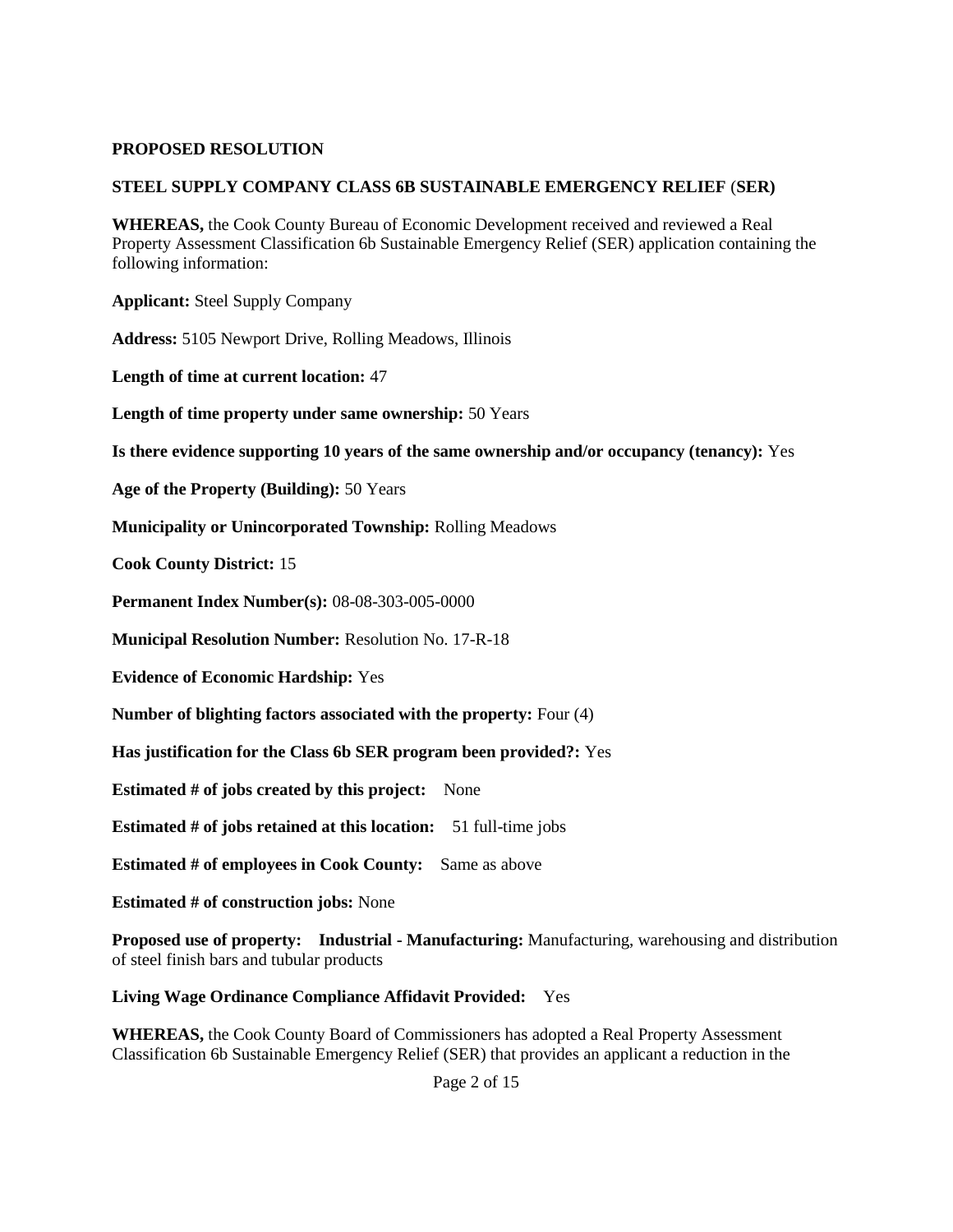assessment level for a long-term existing industrial enterprise that meets the qualifications of the SER program ; and

**WHEREAS,** the Cook County Classification System for Assessment requires that an applicant under the Class 6b SER program provide evidence justifying their participation in the subject program; and

**WHEREAS,** Class 6b SER requires a resolution by the County Board validating the property for the purpose of the Class 6bSER Program; and

**WHEREAS**, the industrial enterprise that occupies the premises has been at the same location for a minimum of ten years prior to the date of the application for the Class 6b SER Program;

**WHEREAS**, the industrial enterprise that occupies the premises has submitted evidence of economic hardship to the Cook County Bureau of Economic Development supporting a determination that participation in the Class 6b SER Program is necessary for the industrial enterprise to continue its operations at its current location and maintain its staff, and without the Class 6b SER the industrial enterprise would not be economically viable causing the property to be in imminent risk of becoming vacant and unused; and

**WHEREAS**, the applicant is not receiving another Cook County Property Tax Incentive for the same property; and

**WHEREAS,** the municipality states the Class 6b SER is necessary for the industrial enterprise to maintain is operations on this specific real estate. The municipal resolution cites the qualifications of this property to meet the definition of the Class 6b SER program; and

**WHEREAS,** industrial real estate is normally assessed at 25% of its market value, qualifying industrial real estate eligible for the Class 6b SER can receive a significant reduction in the level of assessment from the date that the application is approved by the Cook County Assessor. Properties receiving Class 6b SER will be assessed at 10% of the market value for 10 years, 15% for the 11th year and 20% in the 12th year; and

**WHEREAS**, the applicant understand that the Class 6b SER classification is not renewable and also the applicant vacates the specific real estate while the Class 6b SER is in place the designation will terminate and the assessment level will immediately revert back to the 25% assessment level; and

**NOW, THEREFORE, BE IT RESOLVED,** by the President and Board of Commissioners of the County of Cook, that the President and Board of Commissioners validate the above-captioned property is meets the requirements of the Class 6bSER Program; and

**BE IT FURTHER RESOLVED,** that the County Clerk is hereby authorized and directed to forward a certified copy of this resolution to the Office of the Cook County Assessor

**A motion was made by Vice Chairman Moody, seconded by Commissioner Morrison, to recommend for approval 17-3060. The motion carried by the following vote: Ayes:** García, Moody, Arroyo, Butler, Morrison and Schneider (6)

Absent: Gainer, Moore and Steele (3)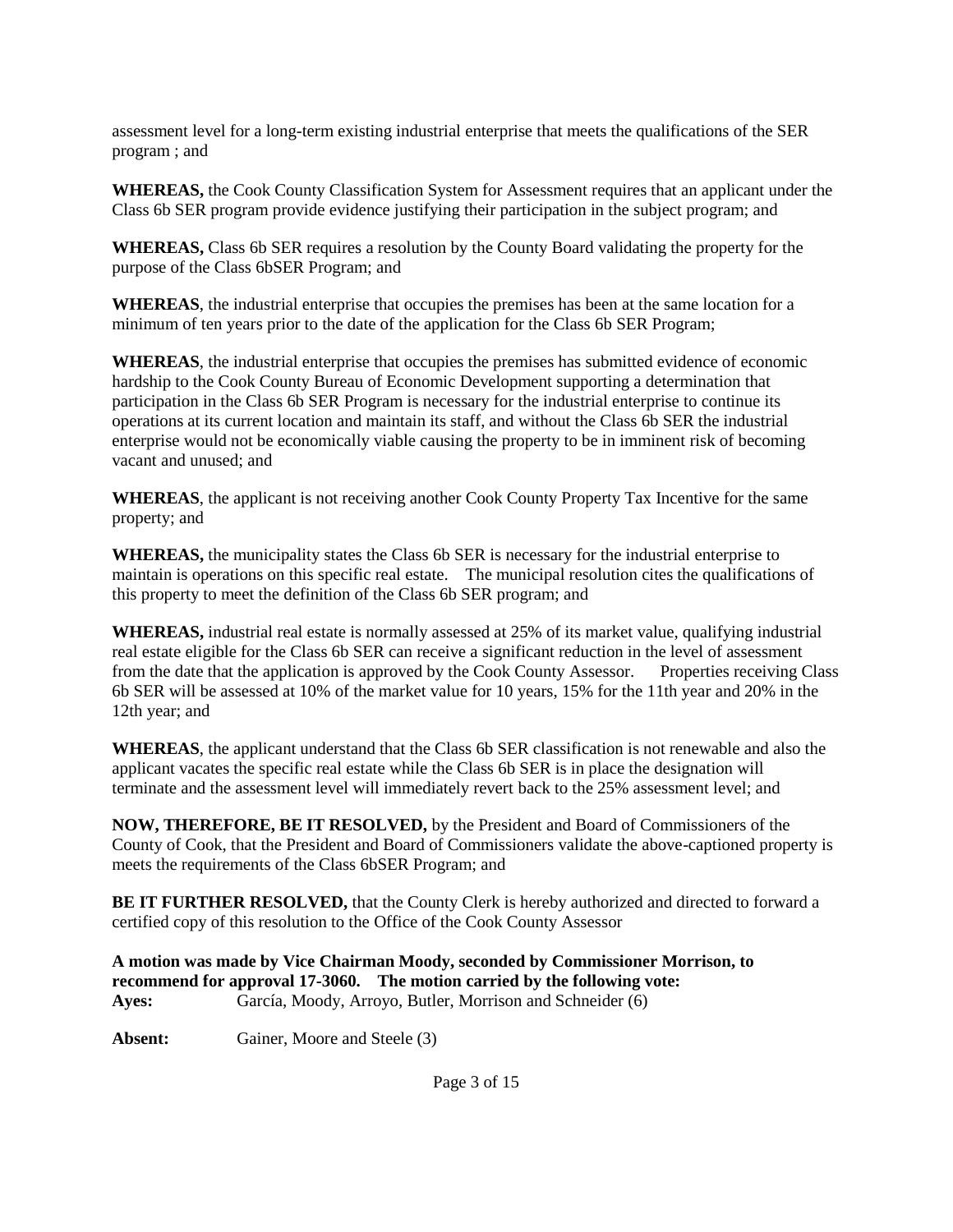#### **17-3061**

**Sponsored by:** TONI PRECKWINKLE (President) and TIMOTHY O. SCHNEIDER, Cook County Board Of Commissioners

#### **PROPOSED RESOLUTION**

#### **MERCURY PRODUCTS CORPORATION CLASS 6B SUSTAINABLE EMERGENCY RELIEF** (**SER)**

**WHEREAS,** the Cook County Bureau of Economic Development received and reviewed a Real Property Assessment Classification 6b Sustainable Emergency Relief (SER) application containing the following information:

**Applicant:** Mercury Products Corporation

**Address:** 1201 S. Mercury Drive, Schaumburg, Illinois

**Length of time at current location:** 22 years

**Length of time property under same ownership:** 22 years

**Is there evidence supporting 10 years of the same ownership and/or occupancy (tenancy):** Yes

**Age of the Property (Building):** 50 years

**Municipality or Unincorporated Township:** Schaumburg

**Cook County District:** 15

**Permanent Index Number(s):** 07-32-105-032-0000

**Municipal Resolution Number:** Resolution No. R-16-079

**Evidence of Economic Hardship:** Yes

**Number of blighting factors associated with the property:** Three (3)

**Has justification for the Class 6b SER program been provided?:** Yes

**Estimated # of jobs created by this project:** None

**Estimated # of jobs retained at this location:** 115 full-time jobs **Estimated # of employees in Cook County:** Same as above

**Estimated # of construction jobs:** None

**Proposed use of property: Industrial - Manufacturing:** Manufacturing, warehousing and distribution

Page 4 of 15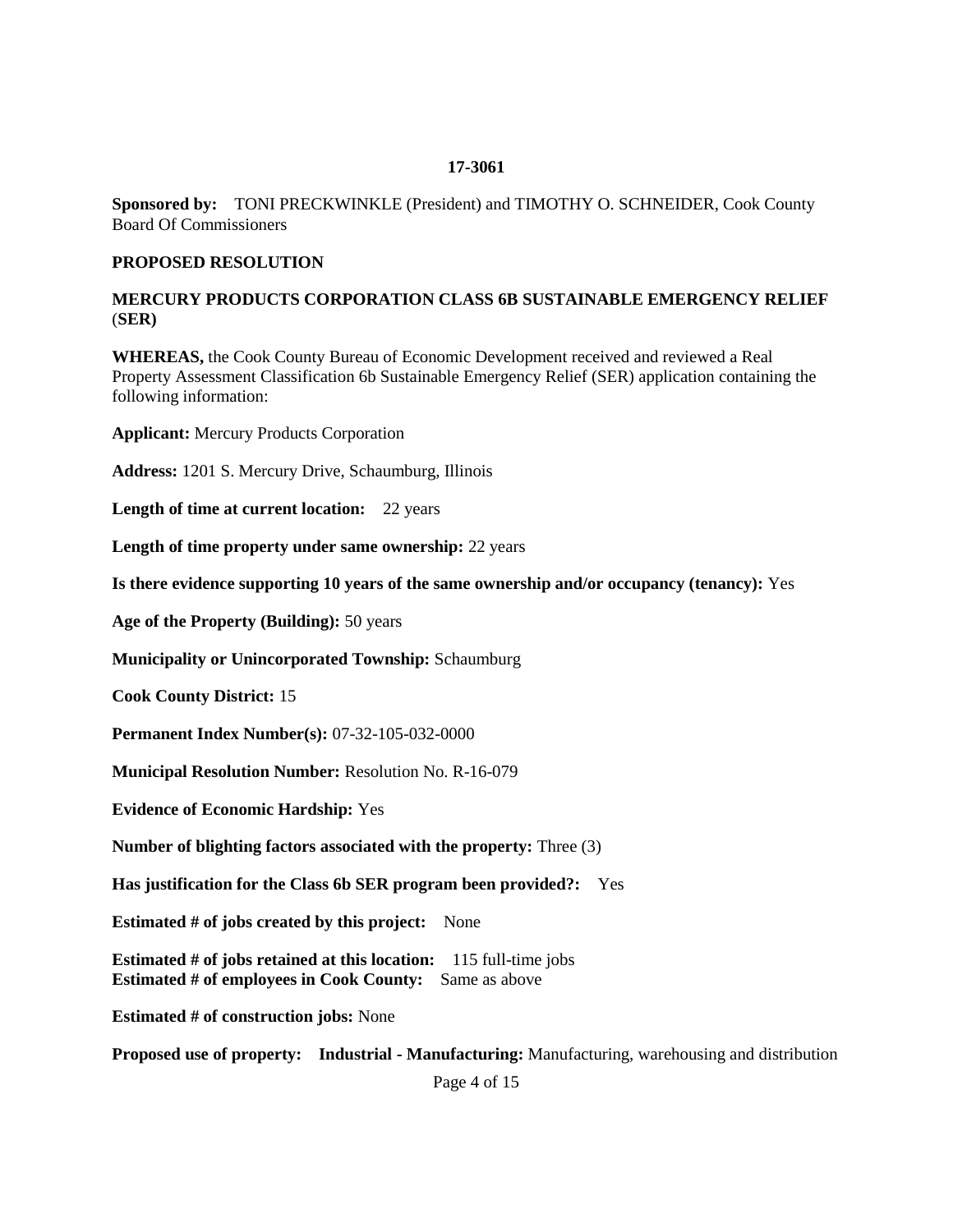of metal stamping and fabrication parts for the transportations industry.

**Living Wage Ordinance Compliance Affidavit Provided:** Yes

**WHEREAS,** the Cook County Board of Commissioners has adopted a Real Property Assessment Classification 6b Sustainable Emergency Relief (SER) that provides an applicant a reduction in the assessment level for a long-term existing industrial enterprise that meets the qualifications of the SER program ; and

**WHEREAS,** the Cook County Classification System for Assessment requires that an applicant under the Class 6b SER program provide evidence justifying their participation in the subject program; and

**WHEREAS,** Class 6b SER requires a resolution by the County Board validating the property for the purpose of the Class 6bSER Program; and

**WHEREAS**, the industrial enterprise that occupies the premises has been at the same location for a minimum of ten years prior to the date of the application for the Class 6b SER Program;

**WHEREAS**, the industrial enterprise that occupies the premises has submitted evidence of economic hardship to the Cook County Bureau of Economic Development supporting a determination that participation in the Class 6b SER Program is necessary for the industrial enterprise to continue its operations at its current location and maintain its staff, and without the Class 6b SER the industrial enterprise would not be economically viable causing the property to be in imminent risk of becoming vacant and unused; and

**WHEREAS**, the applicant is not receiving another Cook County Property Tax Incentive for the same property; and

**WHEREAS,** the municipality states the Class 6b SER is necessary for the industrial enterprise to maintain is operations on this specific real estate. The municipal resolution cites the qualifications of this property to meet the definition of the Class 6b SER program; and

**WHEREAS,** industrial real estate is normally assessed at 25% of its market value, qualifying industrial real estate eligible for the Class 6b SER can receive a significant reduction in the level of assessment from the date that the application is approved by the Cook County Assessor. Properties receiving Class 6b SER will be assessed at 10% of the market value for 10 years, 15% for the 11th year and 20% in the 12th year; and

**WHEREAS**, the applicant understand that the Class 6b SER classification is not renewable and also the applicant vacates the specific real estate while the Class 6b SER is in place the designation will terminate and the assessment level will immediately revert back to the 25% assessment level; and

**NOW, THEREFORE, BE IT RESOLVED,** by the President and Board of Commissioners of the County of Cook, that the President and Board of Commissioners validate the above-captioned property is meets the requirements of the Class 6bSER Program; and

**BE IT FURTHER RESOLVED,** that the County Clerk is hereby authorized and directed to forward a certified copy of this resolution to the Office of the Cook County Assessor

**A motion was made by Vice Chairman Moody, seconded by Commissioner Morrison, to recommend for approval 17-3061. The motion carried by the following vote:**

Page 5 of 15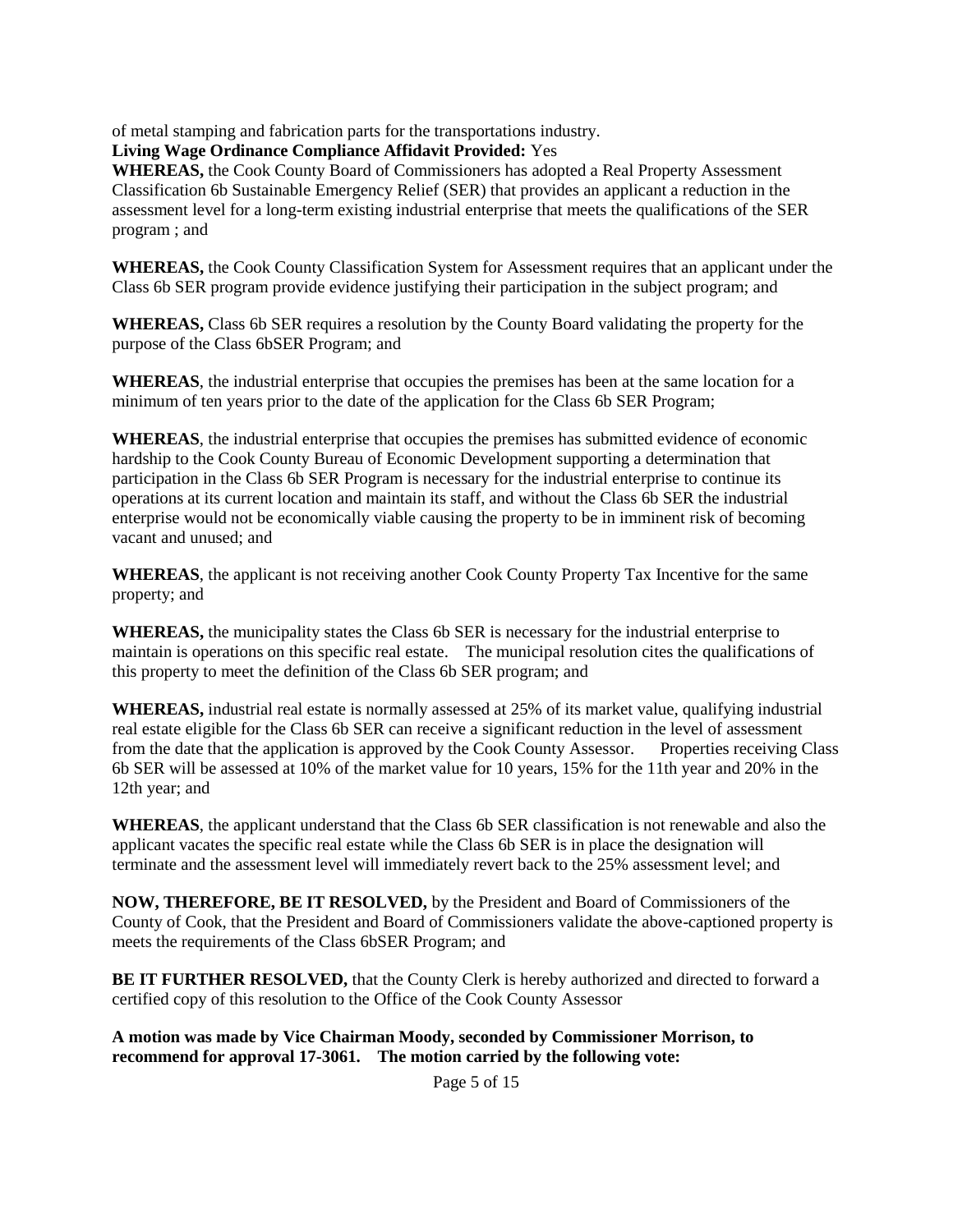| <b>Ayes:</b>   | García, Moody, Arroyo, Butler, Morrison and Schneider (6) |
|----------------|-----------------------------------------------------------|
| <b>Absent:</b> | Gainer, Moore and Steele (3)                              |

#### **17-3075**

**Sponsored by:** TONI PRECKWINKLE (President) and DEBORAH SIMS, Cook County Board Of **Commissioners** 

#### **PROPOSED RESOLUTION**

#### **HD HOSPITALITY INC. CLASS 8 PROPERTY TAX INCENTIVE REQUEST**

**WHEREAS,** the Cook County Bureau of Economic Development received and reviewed a Real Property Assessment Classification 8 application containing the following information:

**Applicant:** HD Hospitality Inc.

**Address:** 4375 Frontage Road, Oak Forest, Illinois

**Municipality or Unincorporated Township:** Village of Oak Forest

**Cook County District:** 5th

**Permanent Index Number:** 28-22-404-020-0000, 28-22-404-021-0000 & 28-22-404-022-0000

**Municipal Resolution Number:** Resolution Number 2016-09-0295R

**Number of month property vacant/abandoned:** Seven (7) days vacant

**Special circumstances justification requested:** Yes

**Estimated Number of jobs created by this project:** Eight (8) full-time jobs

**Estimated Number of jobs retained at this location:** 10 full-time jobs

**Estimated Number of employees in Cook County:** None

**Estimated Number of construction jobs:** two (2) to five (5) jobs

**Proposed use of property:** Commercial use 59-key hotel space

**Living Wage Ordinance Compliance Affidavit Provided:** No, not applicable

**WHEREAS,** the Cook County Board of Commissioners has adopted a Real Property Assessment Classification 8 that provides an applicant a reduction in the assessment level for an abandoned commercial facility; and

**WHEREAS,** the Cook County Classification System for Assessment defines abandoned property as buildings and other structures that, after having been vacant and unused for at least 24 continuous months, have been purchased for value by a purchaser in whom the seller has no direct financial interest; and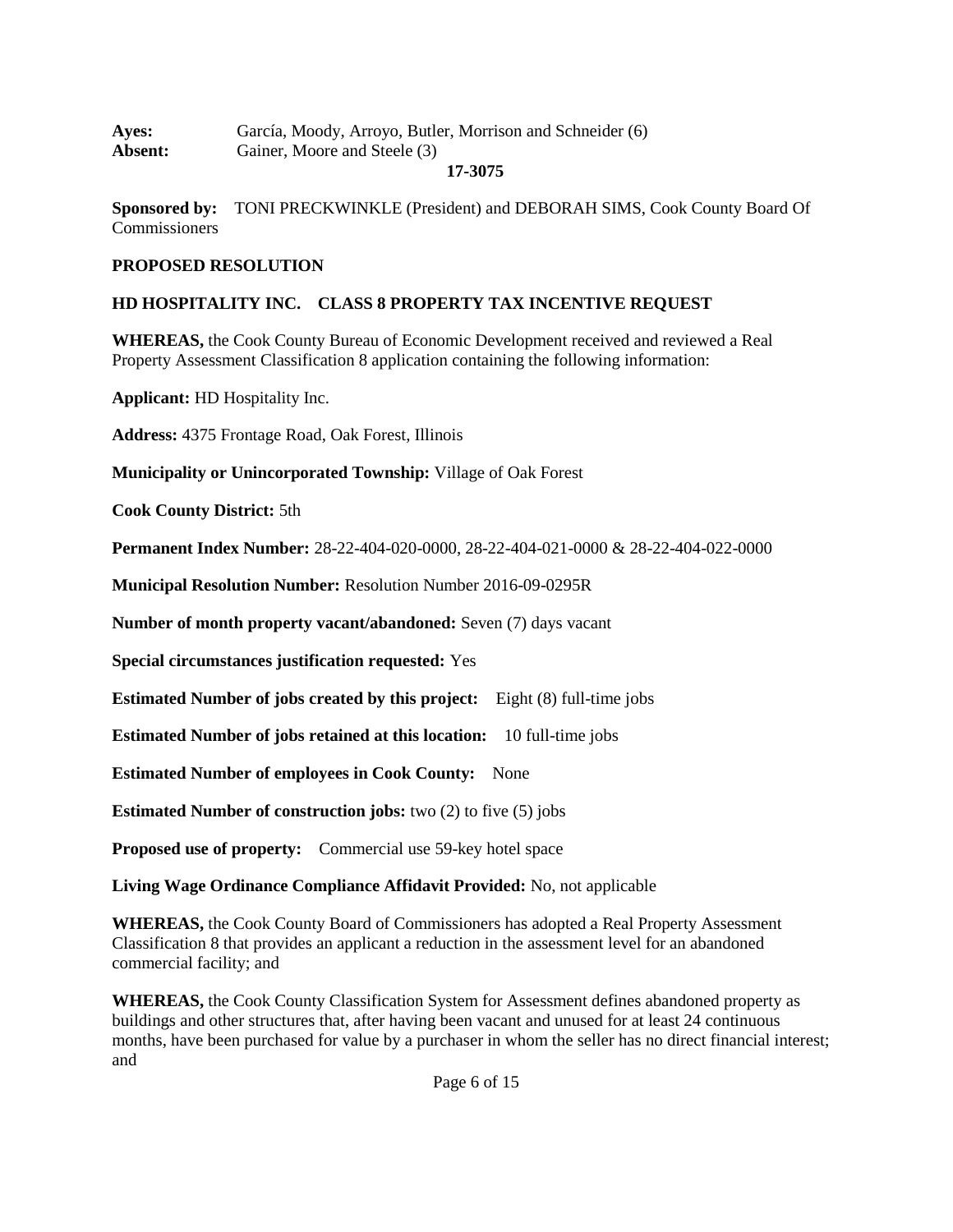**WHEREAS,** in the instance where the property does not meet the definition of abandoned property, the municipality or the Board of Commissioners, may determine that special circumstances may exist that justify finding that the property is abandoned for purpose of Class 8; and

**WHEREAS,** in the case of abandonment of less than 24 months and purchase for value, by a purchaser in whom the seller has no direct financial interest, the County may determine that special circumstances justify finding the property is deemed abandoned; and

**WHEREAS,** Class 8 requires the validation by the County Board of the shortened period of qualifying abandonment in cases where the facility has been abandoned for less than 24 consecutive months upon purchase for value; and

**WHEREAS,** the municipality states the Class 8 is necessary for development to occur on this specific real estate. The municipal resolution cites the qualifications of this property to meet the definition of abandoned with special circumstances; and

**WHEREAS,** commercial real estate is normally assessed at 25% of its market value, qualifying commercial real estate eligible for the Class 8 can receive a significant reduction in the level of assessment from the date that new construction or rehabilitation has been completed, or in the case of abandoned property from the date of substantial re-occupancy. Properties receiving Class 8 will be assessed at 10% of the market value for 10 years, 15% for the 11th year and 20% in the 12th year; and

**NOW, THEREFORE, BE IT RESOLVED,** by the President and Board of Commissioners of the County of Cook, that the President and Board of Commissioners validate the above-captioned property is deemed abandoned with special circumstances under the Class 8; and

**BE IT FURTHER RESOLVED,** that the County Clerk is hereby authorized and directed to forward a certified copy of this resolution to the Office of the Cook County Assessor

**A motion was made by Vice Chairman Moody, seconded by Commissioner Arroyo, to recommend for approval 17-3075. The motion carried by the following vote: Ayes:** García, Moody, Arroyo, Butler, Morrison and Schneider (6)

**Absent:** Gainer, Moore and Steele (3)

#### **17-3082**

**Sponsored by:** TONI PRECKWINKLE (President) and TIMOTHY O. SCHNEIDER, Cook County Board Of Commissioners

### **PROPOSED RESOLUTION**

#### **HALLMARK INDUSTRIES INC. OR ITS ASSIGNEE 6B PROPERTY TAX INCENTIVE REQUEST**

**WHEREAS,** the Cook County Bureau of Economic Development received and reviewed a Real

Page 7 of 15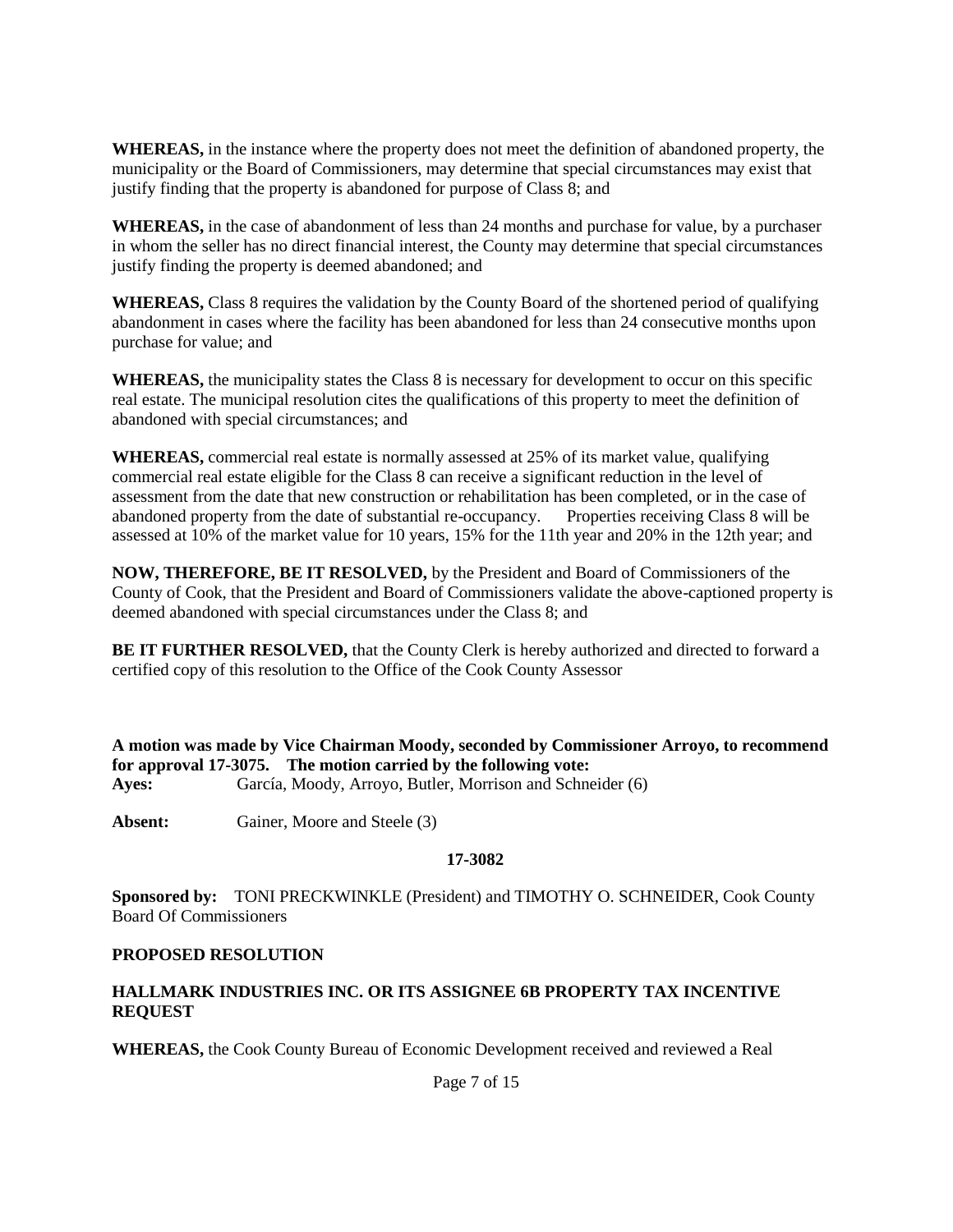Property Assessment Classification 6b application containing the following information:

**Applicant:** Hallmark Industries Inc. or its Assignee

**Address:** 411 East North Avenue, Streamwood, Illinois 60107

**Municipality or Unincorporated Township:** Streamwood

**Cook County District:** 15

**Permanent Index Number:** (1) PIN: 06-35-400-045-0000

**Municipal Resolution Number:** Resolution 2017-19 approved April 6, 2017

**Number of month property vacant/abandoned:** 2 months

**Special circumstances justification requested:** Yes

**Estimated Number of jobs created by this project:** 2 full-time, 0 part-time

**Estimated Number of jobs retained at this location:** 4 full-time, 0 part-time

**Estimated Number of employees in Cook County:** 4 full-time, 0 part-time

**Estimated Number of construction jobs:** N/A

**Proposed use of property:** Industrial-warehousing and distribution

**Living Wage Ordinance Compliance Affidavit Provided:** Yes

**WHEREAS,** the Cook County Board of Commissioners has adopted a Real Property Assessment Classification 6b that provides an applicant a reduction in the assessment level for an abandoned industrial facility; and

**WHEREAS,** the Cook County Classification System for Assessment defines abandoned property as buildings and other structures that, after having been vacant and unused for at least 24 continuous months, have been purchased for value by a purchaser in whom the seller has no direct financial interest; and

**WHEREAS,** in the instance where the property does not meet the definition of abandoned property, the municipality or the Board of Commissioners, may determine that special circumstances may exist that justify finding that the property is abandoned for purpose of Class 6b; and

**WHEREAS,** in the case of abandonment of less than 24 months and purchase for value, by a purchaser in whom the seller has no direct financial interest, the County may determine that special circumstances justify finding the property is deemed abandoned; and

**WHEREAS,** Class 6b requires the validation by the County Board of the shortened period of qualifying abandonment in cases where the facility has been abandoned for less than 24 consecutive months upon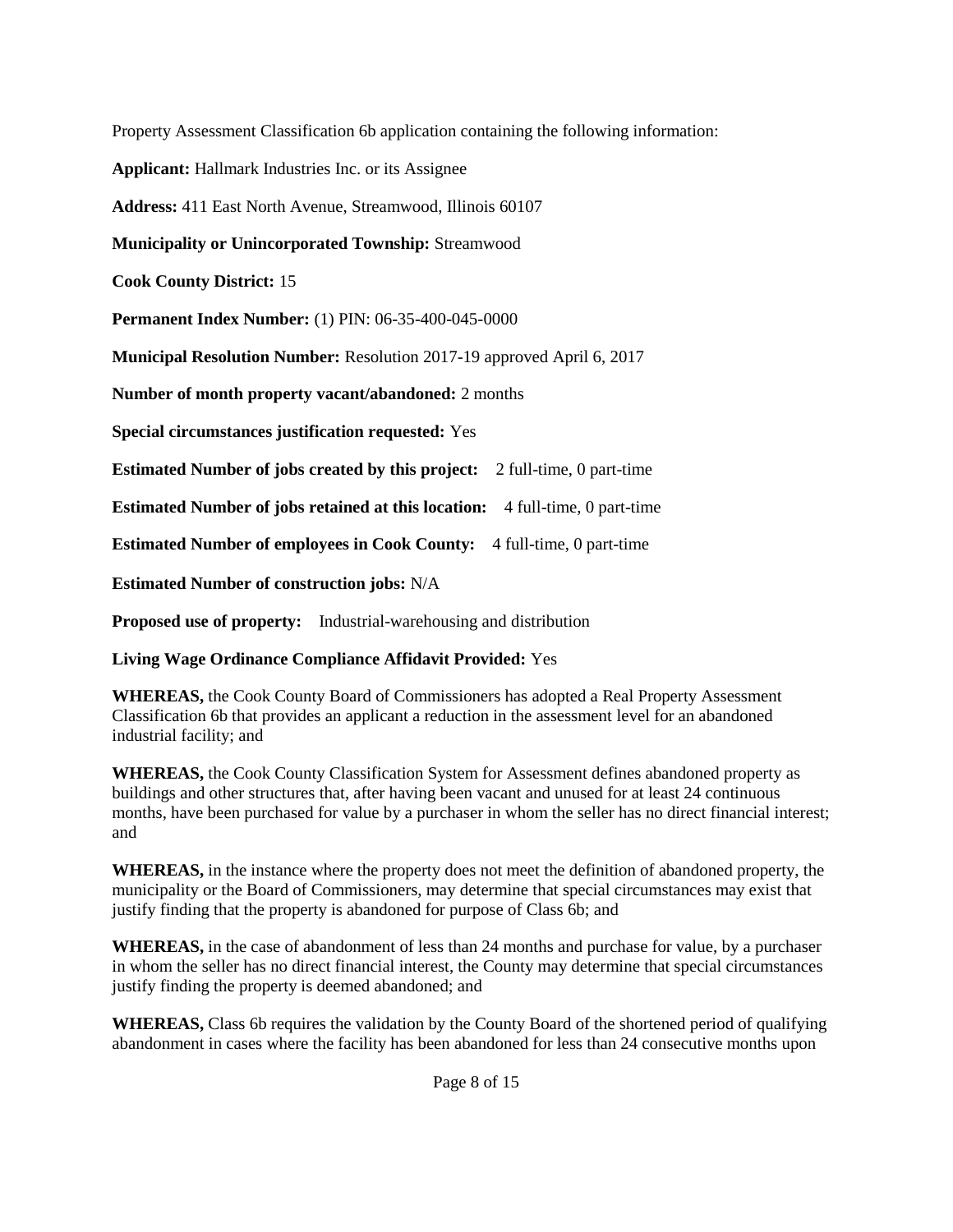purchase for value; and

**WHEREAS,** the municipality states the Class 6b is necessary for development to occur on this specific real estate. The municipal resolution cites the qualifications of this property to meet the definition of abandoned with special circumstances; and

**WHEREAS,** industrial real estate is normally assessed at 25% of its market value, qualifying industrial real estate eligible for the Class 6b can receive a significant reduction in the level of assessment from the date that new construction or rehabilitation has been completed, or in the case of abandoned property from the date of substantial re-occupancy. Properties receiving Class 6b will be assessed at 10% of the market value for 10 years, 15% for the 11th year and 20% in the 12th year; and

**NOW, THEREFORE, BE IT RESOLVED,** by the President and Board of Commissioners of the County of Cook, that the President and Board of Commissioners validate the above-captioned property is deemed abandoned with special circumstances under the Class 6b; and

**BE IT FURTHER RESOLVED,** that the County Clerk is hereby authorized and directed to forward a certified copy of this resolution to the Office of the Cook County Assessor

**A motion was made by Vice Chairman Moody, seconded by Commissioner Arroyo, to recommend for approval 17-3082. The motion carried by the following vote: Ayes:** García, Moody, Arroyo, Butler, Morrison and Schneider (6)

**Absent:** Gainer, Moore and Steele (3)

#### **17-3087**

**Sponsored by:** TONI PRECKWINKLE (President) and EDWARD M. MOODY, Cook County Board Of Commissioners

#### **PROPOSED RESOLUTION FLEET PARK LLC CLASS 8 PROPERTY TAX INCENTIVE REQUEST**

**WHEREAS,** the Cook County Bureau of Economic Development received and reviewed a Real Property Assessment Classification 8 application containing the following information:

**Applicant:** Fleet Park LLC

**Address:** 16901 Van Dam Road, South Holland, Illinois

**Municipality or Unincorporated Township:** Village of South Holland

**Cook County District:** 6th

**Permanent Index Number:** 29-23-401-078-0000

**Municipal Resolution Number:** Resolution approved December 5, 2016

**Number of month property vacant/abandoned:** 14 months vacant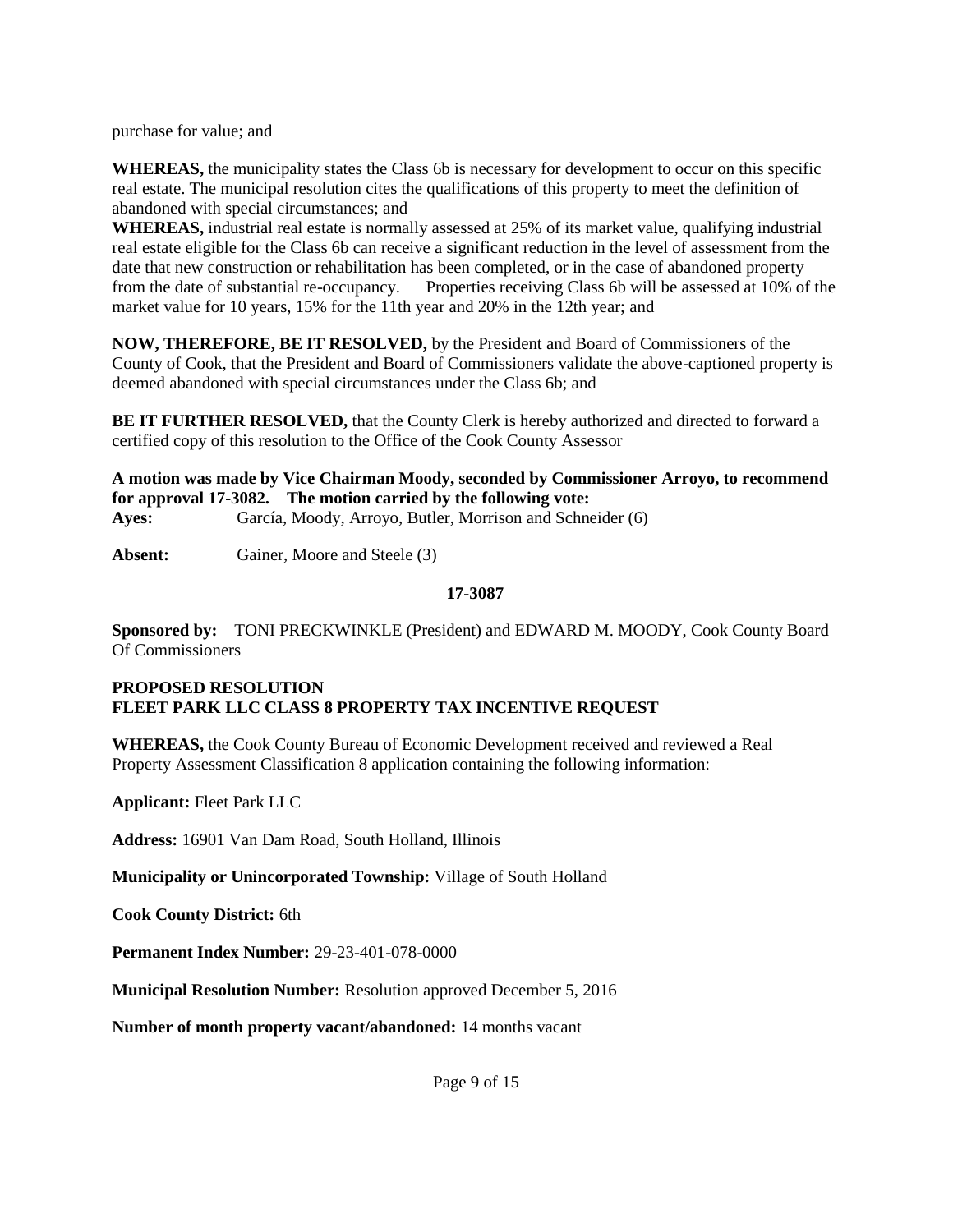**Special circumstances justification requested:** Yes

**Estimated Number of jobs created by this project:** Three (3) to Five full-time jobs

**Estimated Number of jobs retained at this location:** To be determined

**Estimated Number of employees in Cook County:** 50 full-time jobs

**Estimated Number of construction jobs:** 50 full-time jobs

**Proposed use of property:** Industrial site logistic services, trailer repair and truck storage

**Living Wage Ordinance Compliance Affidavit Provided:** Yes

**WHEREAS,** the Cook County Board of Commissioners has adopted a Real Property Assessment Classification 8 that provides an applicant a reduction in the assessment level for an abandoned commercial facility; and

**WHEREAS,** the Cook County Classification System for Assessment defines abandoned property as buildings and other structures that, after having been vacant and unused for at least 24 continuous months, have been purchased for value by a purchaser in whom the seller has no direct financial interest; and

**WHEREAS,** in the instance where the property does not meet the definition of abandoned property, the municipality or the Board of Commissioners, may determine that special circumstances may exist that justify finding that the property is abandoned for purpose of Class 8; and

**WHEREAS,** in the case of abandonment of less than 24 months and purchase for value, by a purchaser in whom the seller has no direct financial interest, the County may determine that special circumstances justify finding the property is deemed abandoned; and

**WHEREAS,** Class 8 requires the validation by the County Board of the shortened period of qualifying abandonment in cases where the facility has been abandoned for less than 24 consecutive months upon purchase for value; and

**WHEREAS,** the municipality states the Class 8 is necessary for development to occur on this specific real estate. The municipal resolution cites the qualifications of this property to meet the definition of abandoned with special circumstances; and

**WHEREAS;** commercial real estate is normally assessed at 25% of its market value, qualifying commercial real estate eligible for the Class 8 can receive a significant reduction in the level of assessment from the date that new construction or rehabilitation has been completed, or in the case of abandoned property from the date of substantial re-occupancy. Properties receiving Class 8 will be assessed at 10% of the market value for 10 years, 15% for the 11th year and 20% in the 12th year; and

**NOW, THEREFORE, BE IT RESOLVED,** by the President and Board of Commissioners of the County of Cook, that the President and Board of Commissioners validate the above-captioned property is deemed abandoned with special circumstances under the Class 8; and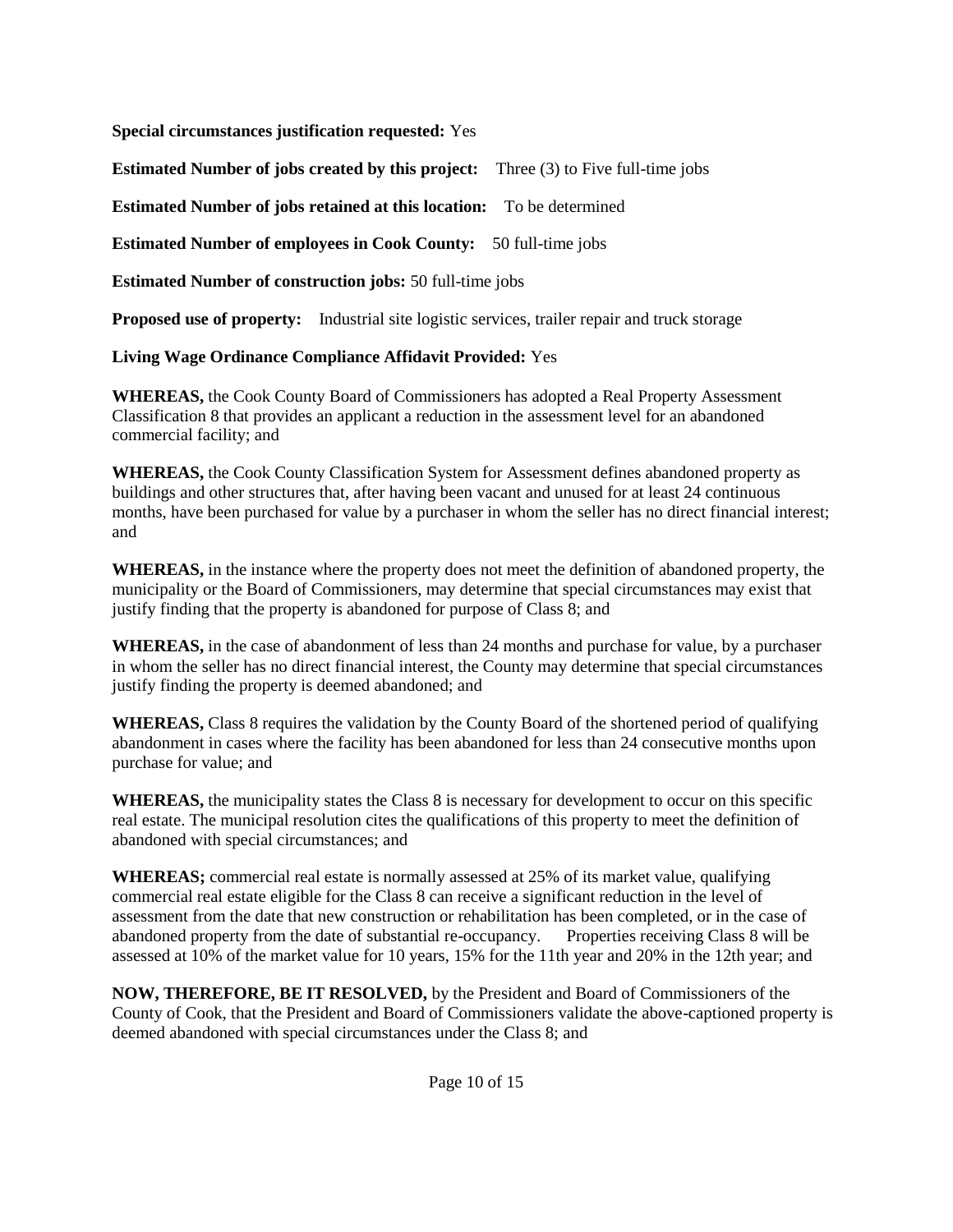**BE IT FURTHER RESOLVED, that the County Clerk is hereby authorized and directed to forward a** certified copy of this resolution to the Office of the Cook County Assessor **A motion was made by Commissioner Arroyo, seconded by Commissioner Morrison, to recommend for approval 17-3087. The motion carried by the following vote: Ayes:** García, Moody, Arroyo, Butler, Morrison and Schneider (6)

**Absent:** Gainer, Moore and Steele (3)

#### **17-3106**

**Sponsored by:** TONI PRECKWINKLE (President), Cook County Board Of Commissioners

#### **PROPOSED RESOLUTION**

#### **ACCEPTING A GRANT FROM THE ILLINOIS HOUSING DEVELOPMENT AUTHORITY'S ABANDONED RESIDENTIAL PROPERTY MUNICIPAL RELIEF PROGRAM**

**WHEREAS**, Cook County (the "Sponsor") has been awarded a grant (the "Grant") in the amount of \$250,000.00 from the Illinois Housing Development Authority (the "Authority"), program administrator of the Abandoned Residential Property Municipal Relief Program (the "Program"), as that Program is authorized by Section 7.31 of the Illinois Housing Development Act, 20 ILCS 3805/1 et seq. and the rules promulgated under the Act codified at 47 Ill. Adm. Code 381, as may be amended from time to time; and

**NOW, THEREFORE, BE IT RESOLVED**, that the Sponsor shall enter into the Agreement with the Authority wherein the Authority agrees to make the Grant to the Sponsor, which shall be used by the Sponsor to assist with the maintenance and demolition of abandoned properties within the Sponsor's area, all in accordance with the terms and conditions set forth in the Agreement; and

**BE IT FURTHER RESOLVED**, that the President of the Sponsor or his or her designee and the County Clerk of the Sponsor are hereby authorized and empowered to execute and deliver in the name of or on behalf of the Sponsor the Agreement and any and all amendments, modifications and supplements thereto, and to execute and deliver such additional documents, instruments and certificates, as may be necessary or desirable for the Sponsor to perform its obligations under the Agreement; and

**BE IT FURTHER RESOLVED**, that the President of the Sponsor or his or her designee and the County Clerk be and hereby are authorized and directed to take such additional actions, to make further determinations, to pay such costs and to execute and deliver such additional instruments (including any amendments, Agreements or supplements) as he or she deems necessary or appropriate to carry into effect the foregoing resolutions; and

**BE IT FURTHER RESOLVED**, that the Sponsor hereby ratifies, authorizes and confirms and approves all documents and instruments executed in connection with the Grant and the Agreement, including those acts taken prior to the date hereof.

**A motion was made by Vice Chairman Moody, seconded by Commissioner Arroyo, to recommend for approval 17-3106. The motion carried by the following vote: Ayes:** García, Moody, Arroyo, Butler, Morrison and Schneider (6)

Page 11 of 15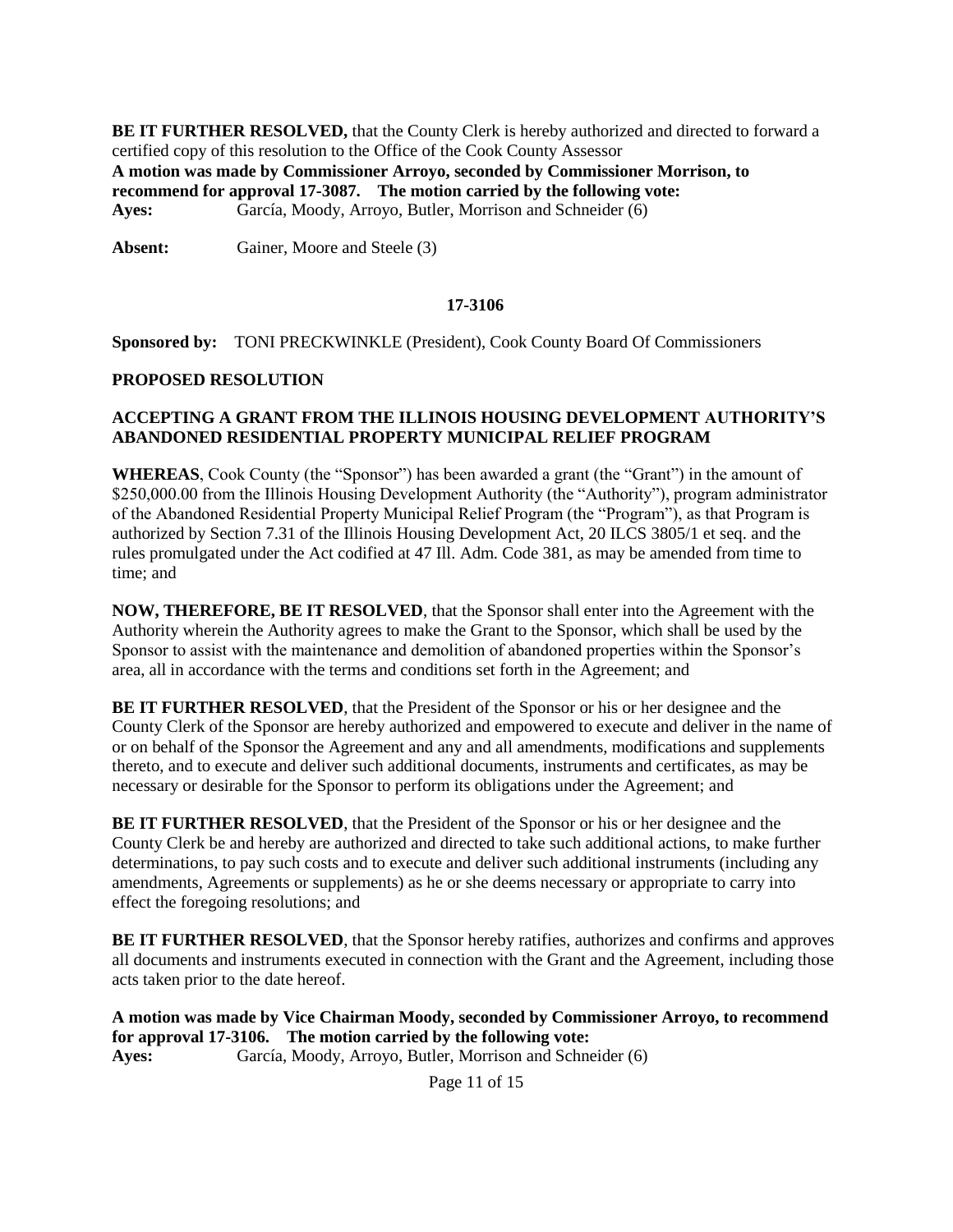**Absent:** Gainer, Moore and Steele (3)

### **17-3127**

**Sponsored by:** TONI PRECKWINKLE (President) and JESÚS G. GARCÍA, Cook County Board Of **Commissioners PROPOSED ORDINANCE AMENDMENT**

### **AMENDMENT TO TAX INCENTIVE ORDINANCE**

**BE IT ORDAINED,** by the Cook County Board of Commissioners, that Chapter 74 Taxation, Article II Real Property Taxation, Division 2. - Classification System For Assessment, Sec. 74-71, of the Cook County Code is hereby amended as follows:

#### **Sec. 74-71**

#### **(a) Living wage requirement.**

- (1) Unless expressly waived by the County Board, any Employer occupying a property that receives a property tax incentive for Class 6b industrial property, Class 8 industrial property, or Class 9 multifamily residential property shall pay not less than the Living Wage, as defined in the Cook County Procurement Code (*Cook ,/County, Ill., Code, Ch. 34, Art. IV, Div. 1 § 34-121*), to each of its onsite Employees, unless such Employees' Wages are governed by Federal or State prevailing wage law. For purposes of this Section, the term "Employee" shall mean an employee who performs duties or services for an Employer on average at least 30 hours per week in any two week period for which the Employee is paid; "hours per week" shall mean hours for which an employee is paid or is entitled to payment by the Employer for a period of time during which no duties are performed by the Employee due to vacation, holiday, illness, incapacity, jury duty, military duty or approved leave of absence.
- (2) On and after July 1, 2020, the owner of any property that receives a property tax incentive shall notify all Employers who occupy such property as lessees of the requirements of this Section. Upon commencement of a lease, on or after July 1, 2020, of a property that receives a property tax incentive, any new lessee shall be required to submit to the municipality or the Cook County Board, as the case may be, an affidavit stating that such lessee is paying a Living Wage to its Employees in compliance with this Section. Notwithstanding anything herein to the contrary, the requirements of this Section shall not apply to an Employer who was a lessee and not an owner-occupant of a property that receives a property tax incentive prior to July 1, 2020.
- (23) This Section shall not apply to Employers that are not-for-profit organizations or funded by Federal grants or Federal loans or Employers who are lessees but are not owners of a property that receives a property tax incentive prior to adoption of this amended Ordinance. Further, this Section shall not apply to Employers who can demonstrate to the County Board that compliance with the requirements of this Section would cause such Employer to be in violation of the terms of a collective bargaining agreement between the Employer and a labor union.
	- (4) Every Employer required to pay the Living Wage shall notify its Employees of the Living Wage requirement and shall notify all of its Employees annually of any adjustment to the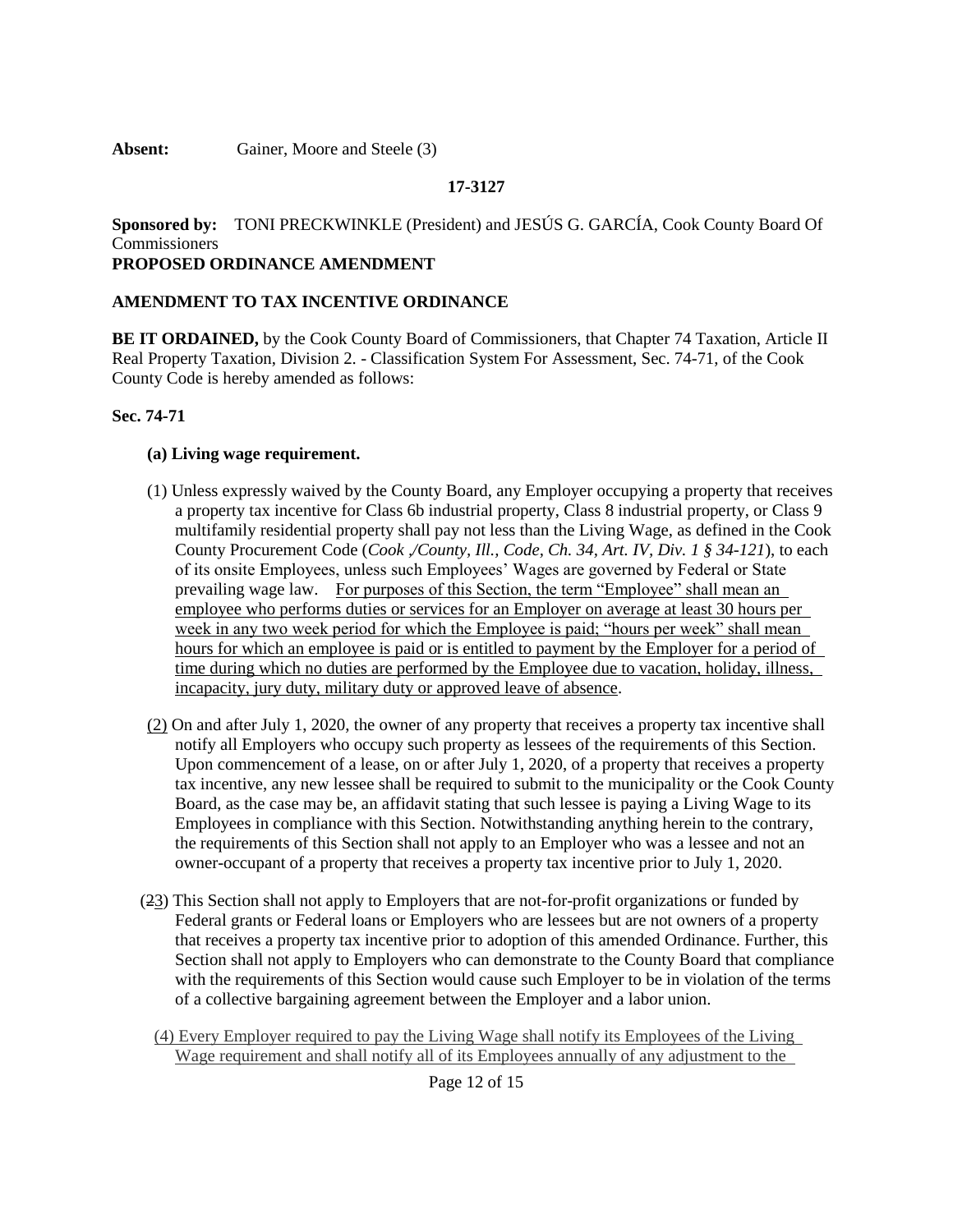Living Wage. In addition, the Employer shall notify its Employees that if any Employee contends that the Employer is not paying a Living Wage or has otherwise violated this section, that Employee may file a complaint with the Cook County Commission on Human Rights ("Commission").The Commission shall investigate alleged violations of the Living Wage Ordinance and is authorized to adopt regulations for the proper administration and enforcement of its provisions. If at the conclusion of the Commission's investigation, the Commission finds that the Employer has violated this section, it shall (1) in the case of an Employer receiving a property tax incentive, notify the Assessor; or (2) in the case of a Contractor or a subcontractor required to pay the Living Wage, notify the CPO, who shall exercise such remedies as are in the best interest of the County, including ordering the Employer to pay back pay and penalties, as provided in this section.

- (35) If an Employer is found to be in violation of this section, such Employer may be required to pay back pay to each affected Employee, and may also be fined by the County up to \$100.00 for each affected Employee for each day paid at less than the Living Wage. Such penalties will not be imposed on any Person except after a hearing (*Cook County, Ill., Code, Ch. 2, Art. IX*). Further, if an Employer is found to be in violation of this section, the property tax incentive for this property is subject to revocation.
- (46) If an Employer is found to have retaliated against an affected Employee, the Employer's property tax incentive may be terminated unless such Employer appropriately reinstates or compensates such Employee.
- (57) For the purposes of this Section:

Property tax incentive means a reduction in the assessment level as set forth in Division 2 of this Article for Class 6b industrial property, Class 8 industrial property, or Class 9 multifamily residential property. "Property tax incentive" shall not include a Class 9 designation granted to supportive living facilities, which establish an alternative to nursing home care for low income older persons and persons with disabilities under Medicaid and which are certified by the State Department of Public Aid pursuant to Division 2 of this Article; and

Sales tax means the Retailer's Occupation Tax, the Service Occupation Tax and/or the Use Tax.

(68) *Living Wage Affidavit*

Every municipality or the Cook County Board that provides a Resolution or Ordinance or authorized officer letter, as the case may be, to an applicant for a Class 6b industrial property or a Class 8 industrial property tax incentive shall maintain in its files and records documentation that such municipality or the County Board received and filed the Living Wage Affidavit submitted by the owner or lessee of such property stating that such owner or lessee is paying a Living Wage to its Employees in compliance with this Section. Further, an applicant or lessee of a Class 9 multifamily residential property tax incentive shall provide the municipality or the Cook County Board, as the case may be, a Living Wage Affidavit which shall be maintained by such municipality or the Cook County Board in its files and records.

#### **(b) State or Federal Laws.**

Page 13 of 15 (1)Except where a Person has requested an exception from the Assessor and the County Board expressly finds that granting the exception is in the best interest of the County, such Person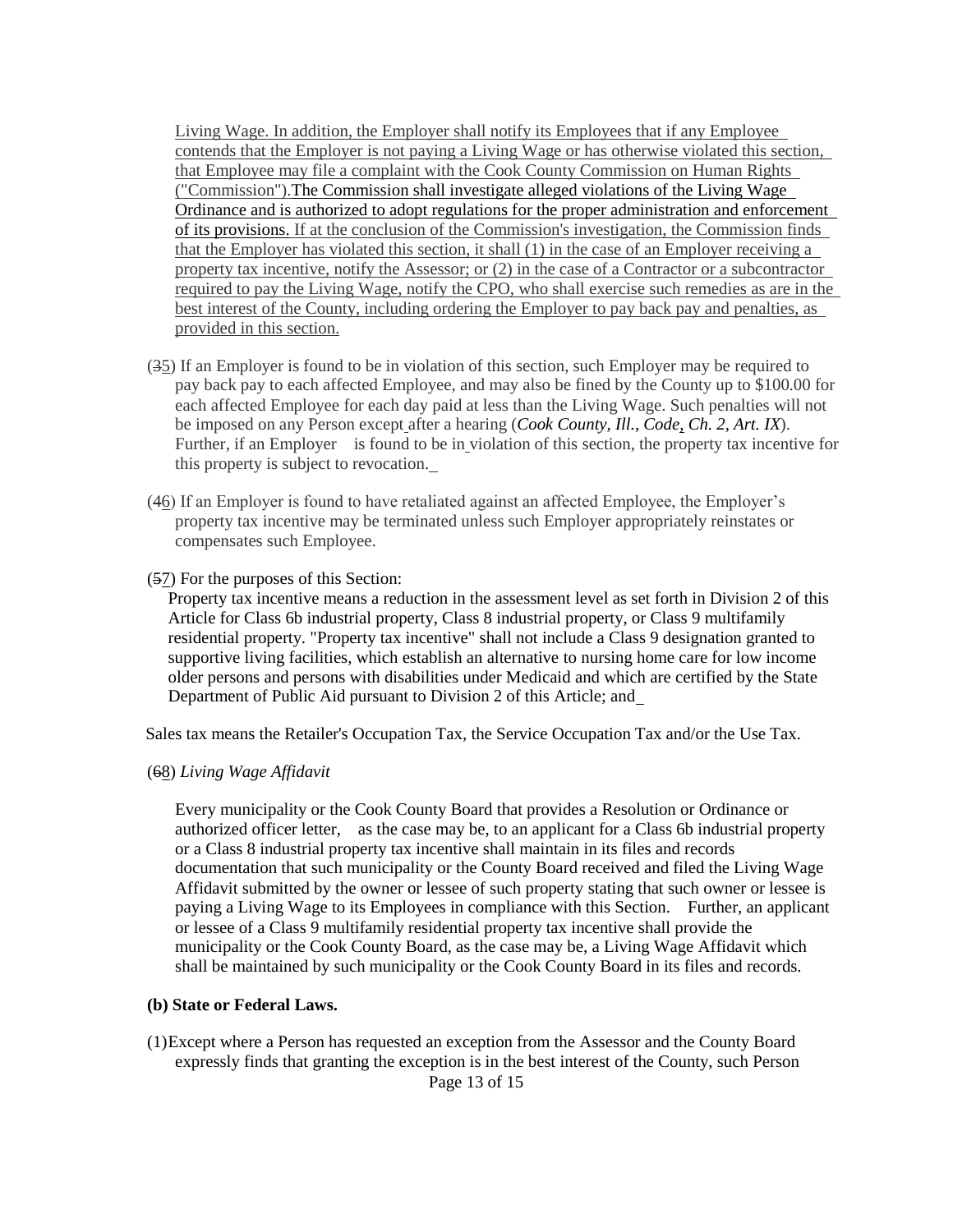including any Substantial Owner (as defined in *Cook County, Ill., Code, Ch. 34, Art. V § 34- 367*) shall be ineligible to receive any property tax incentive noted in Division 2 of this Article if, during the five-year period prior to the date of the application, such Person or Substantial Owner (as defined in *Cook County, Ill., Code, Ch. 34, Art. V § 34-367)* admitted guilt or liability or has been adjudicated guilty or liable in any judicial or administrative proceeding of committing a repeated or willful violation of the Illinois Wage Payment and Collection Act, 820 ILCS 115/1 et seq., the Illinois Minimum Wage Act, 820 ILCS 105/1 et seq., the Illinois Worker Adjustment and Retraining Notification Act, 820 ILCS 65/1 et seq., the Worker Adjustment and Retraining Notification Act, 29 U.S.C. 2101 et seq., the Employee Classification Act, 820 ILCS 185/1 et seq., the Fair Labor Standards Act of 1938, 29 U.S.C. 201, et seq., or any comparable state statute or regulation of any state, which governs the payment of wages.

- (2)The Assessor shall obtain an affidavit or certification from every Person and Substantial Owner (as defined in *Cook County, Ill., Code, Ch. 34, Art. V § 34--367)* who seeks a property tax incentive from the County as noted in Division 2 of this Article certifying that the Person or Substantial Owner (as defined in *Cook County, Ill., Code, Ch. 34, Art. V § 34-367)* has not violated the statutory provisions identified in Subsection (a) of this Section.
- (3)If the County or Assessor becomes aware that a Person or Substantial Owner (as defined in *Cook County, Ill., Code, Ch. 34, Art. V § 34--367)* has admitted guilt or liability or has been adjudicated guilty or liable in any judicial or administrative proceeding of committing a repeated or willful violation of the Illinois Wage Payment and Collection Act, 820 ILCS 115/1 et seq., the Illinois Minimum Wage Act, 820 ILCS 105/1 et seq., the Illinois Worker Adjustment and Retraining Notification Act, 820 ILCS 65/1 et seq., the Worker Adjustment and Retraining Notification Act, 29 U.S.C. 2101 et seq., the Employee Classification Act, 820 ILCS 185/1 et seq., the Fair Labor Standards Act of 1938, 29 U.S.C. 201, et seq., or any comparable state statute or regulation of any state, which governs the payment of wages during the five-year period prior to the date of the application, but after the County has reclassified the Person's or Substantial Owner's (as defined in *Cook County, Ill., Code, Ch. 34, Art. V § 34-367)* subject property under a property tax incentive classification, then, after notice from the Assessor of such violation, the Person or Substantial Owner shall have 45 days to cure its violation and request an exception or waiver from the Assessor. Failure to cure or obtain an exception or waiver of ineligibility from the Assessor shall serve as grounds for revocation of the classification as provided by the Assessor or by the County Board by Resolution or Ordinance. In case of revocation or cancellation, the Incentive Classification shall be deemed null and void for the tax year in which the incentive was revoked or cancelled as to the subject property. In such an instance, the taxpayer shall be liable for and shall reimburse to the County Collector an amount equal to the difference in the amount of taxes that would have been collected had the subject property not received the property tax incentive.

**Effective date:** This ordinance shall be in effect upon adoption.

**A motion was made by Vice Chairman Moody, seconded by Commissioner Arroyo, to recommend for approval 17-3127. The motion carried by the following vote: Ayes:** García, Moody, Arroyo, Butler, Morrison and Schneider (6)

**Absent:** Gainer, Moore and Steele (3)

Page 14 of 15